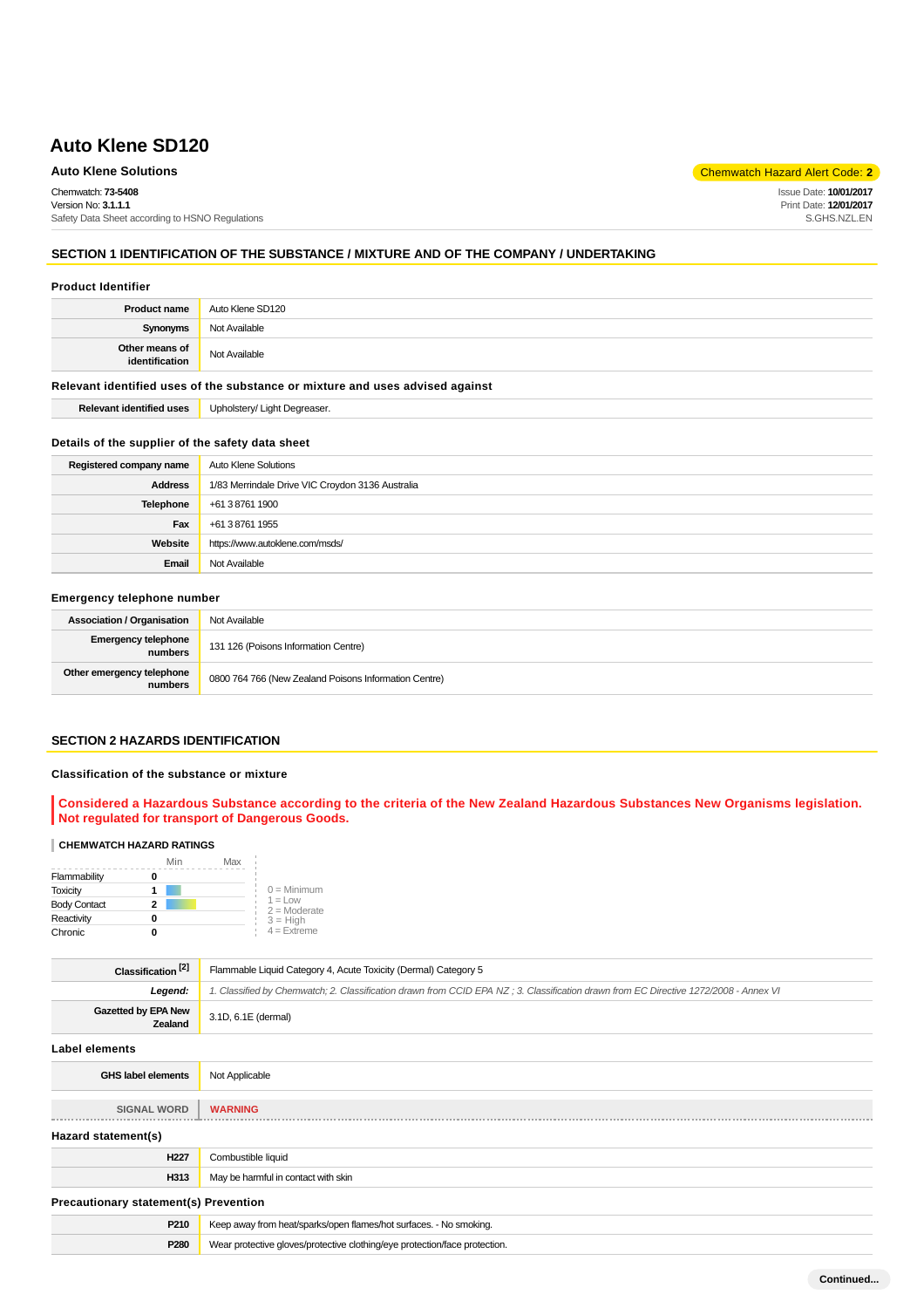# **Precautionary statement(s) Response**

| P370+P378                           | In case of fire: Use water spray/fog for extinction.                |  |
|-------------------------------------|---------------------------------------------------------------------|--|
| P312                                | Call a POISON CENTER or doctor/physician if you feel unwell.        |  |
| Precautionary statement(s) Storage  |                                                                     |  |
| P403+P235                           | Store in a well-ventilated place. Keep cool.                        |  |
| Precautionary statement(s) Disposal |                                                                     |  |
| P501                                | Dispose of contents/container in accordance with local regulations. |  |

## **SECTION 3 COMPOSITION / INFORMATION ON INGREDIENTS**

#### **Substances**

See section below for composition of Mixtures

#### **Mixtures**

| <b>CAS No</b> | %[weight] | Name                                       |
|---------------|-----------|--------------------------------------------|
| Not Available | $1 - 10$  | non/ anionic ionic surfactants             |
| 111-76-2      | $1 - 10$  | ethylene glycol monobutyl ether            |
| Not Available | -1        | foaming agent                              |
| Not Available | -<1       | green dye                                  |
| Not Available | -<1       | perfume mint                               |
|               | balance   | Ingredients determined not to be hazardous |
| 7732-18-5     | balance   | water                                      |

## **SECTION 4 FIRST AID MEASURES**

NZ Poisons Centre 0800 POISON (0800 764 766) | NZ Emergency Services: 111

#### **Description of first aid measures**

| <b>Eye Contact</b>  | If this product comes in contact with the eyes:<br>$\blacktriangleright$ Wash out immediately with fresh running water.<br>Ensure complete irrigation of the eye by keeping eyelids apart and away from eye and moving the eyelids by occasionally lifting the upper and lower lids.<br>► Seek medical attention without delay; if pain persists or recurs seek medical attention.<br>Removal of contact lenses after an eye injury should only be undertaken by skilled personnel.                                                 |
|---------------------|-------------------------------------------------------------------------------------------------------------------------------------------------------------------------------------------------------------------------------------------------------------------------------------------------------------------------------------------------------------------------------------------------------------------------------------------------------------------------------------------------------------------------------------|
| <b>Skin Contact</b> | If skin contact occurs:<br>In mediately remove all contaminated clothing, including footwear.<br>Flush skin and hair with running water (and soap if available).<br>$\blacktriangleright$ Seek medical attention in event of irritation.                                                                                                                                                                                                                                                                                            |
| Inhalation          | If fumes, aerosols or combustion products are inhaled remove from contaminated area.<br>• Other measures are usually unnecessary.                                                                                                                                                                                                                                                                                                                                                                                                   |
| Ingestion           | <b>If swallowed do NOT induce vomiting.</b><br>If vomiting occurs, lean patient forward or place on left side (head-down position, if possible) to maintain open airway and prevent aspiration.<br>$\triangleright$ Observe the patient carefully.<br>► Never give liquid to a person showing signs of being sleepy or with reduced awareness; i.e. becoming unconscious.<br>Give water to rinse out mouth, then provide liquid slowly and as much as casualty can comfortably drink.<br>$\blacktriangleright$ Seek medical advice. |

## **Indication of any immediate medical attention and special treatment needed**

Treat symptomatically.

## **SECTION 5 FIREFIGHTING MEASURES**

#### **Extinguishing media**

- $\blacktriangleright$  There is no restriction on the type of extinguisher which may be used.
- Use extinguishing media suitable for surrounding area.

#### **Special hazards arising from the substrate or mixture**

| <b>Fire Incompatibility</b>    | None known.                                                                                                                                                                                                                                                                                                                                                                                                                                                                                  |  |
|--------------------------------|----------------------------------------------------------------------------------------------------------------------------------------------------------------------------------------------------------------------------------------------------------------------------------------------------------------------------------------------------------------------------------------------------------------------------------------------------------------------------------------------|--|
| <b>Advice for firefighters</b> |                                                                                                                                                                                                                                                                                                                                                                                                                                                                                              |  |
| <b>Fire Fighting</b>           | Alert Fire Brigade and tell them location and nature of hazard.<br>• Wear breathing apparatus plus protective gloves in the event of a fire.<br>Prevent, by any means available, spillage from entering drains or water courses.<br>• Use fire fighting procedures suitable for surrounding area.<br>DO NOT approach containers suspected to be hot.<br>• Cool fire exposed containers with water spray from a protected location.<br>If safe to do so, remove containers from path of fire. |  |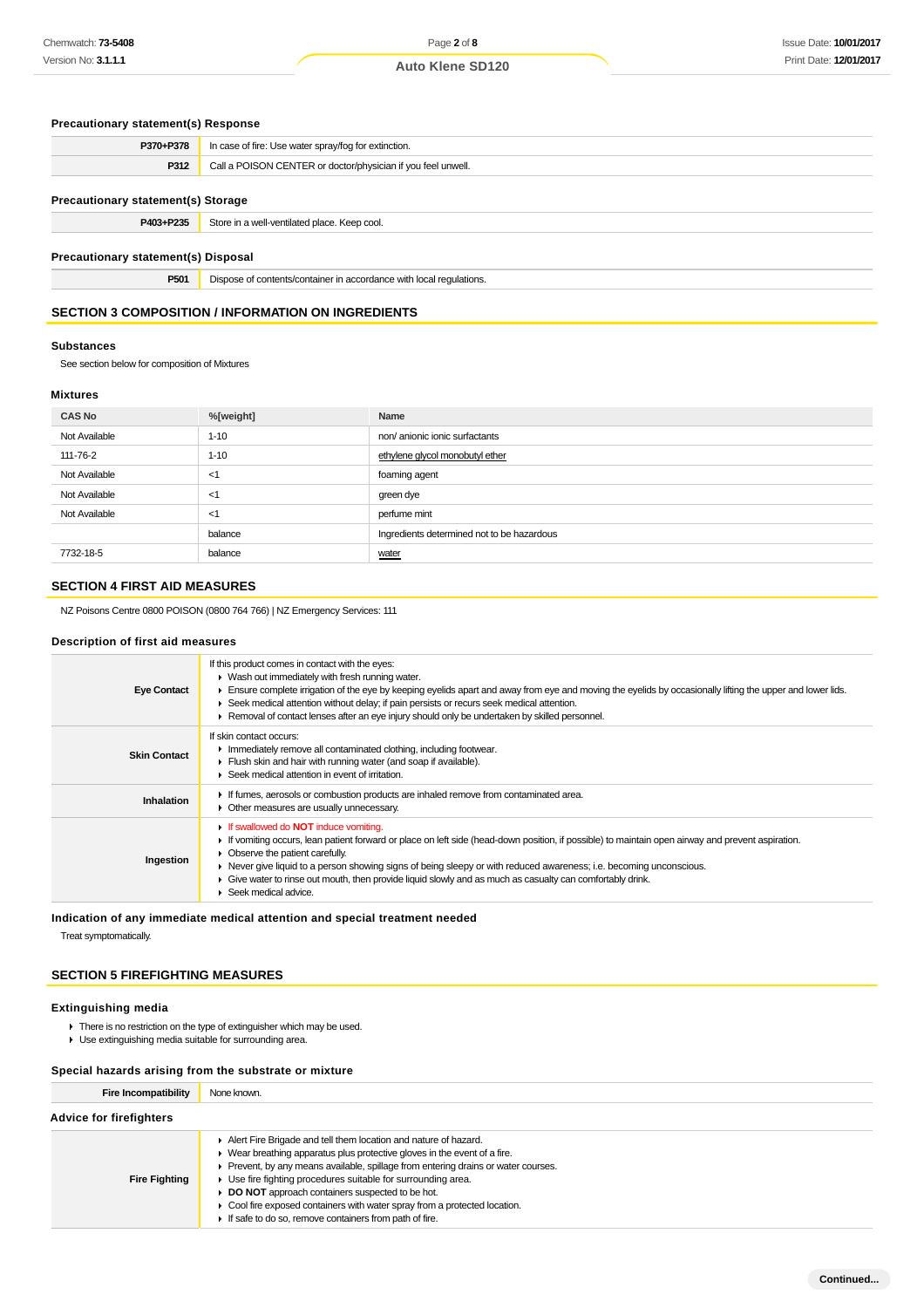**Fire/Explosion Hazard**

• Non combustible. Not considered a significant fire risk, however containers may burn.

May emit poisonous fumes. May emit corrosive fumes.

#### **SECTION 6 ACCIDENTAL RELEASE MEASURES**

## **Personal precautions, protective equipment and emergency procedures**

See section 8

#### **Environmental precautions**

See section 12

#### **Methods and material for containment and cleaning up**

| $\triangleright$ Clean up all spills immediately.<br>Avoid breathing vapours and contact with skin and eyes.<br>• Control personal contact with the substance, by using protective equipment.<br>• Contain and absorb spill with sand, earth, inert material or vermiculite.<br>$\triangleright$ Wipe up.<br>▶ Place in a suitable, labelled container for waste disposal.                                   |
|--------------------------------------------------------------------------------------------------------------------------------------------------------------------------------------------------------------------------------------------------------------------------------------------------------------------------------------------------------------------------------------------------------------|
| Moderate hazard.<br>$\triangleright$ Clear area of personnel and move upwind.<br>Alert Fire Brigade and tell them location and nature of hazard.<br>$\triangleright$ Wear breathing apparatus plus protective gloves.<br>• Prevent, by any means available, spillage from entering drains or water course.<br>$\triangleright$ Stop leak if safe to do so.<br>Contain spill with sand, earth or vermiculite. |
|                                                                                                                                                                                                                                                                                                                                                                                                              |

Personal Protective Equipment advice is contained in Section 8 of the SDS.

# **SECTION 7 HANDLING AND STORAGE**

#### **Precautions for safe handling**

| Safe handling                                                | DO NOT allow clothing wet with material to stay in contact with skin<br>Avoid all personal contact, including inhalation.<br>• Wear protective clothing when risk of exposure occurs.<br>$\blacktriangleright$ Use in a well-ventilated area.<br>$\blacktriangleright$ Avoid contact with moisture.<br>Avoid contact with incompatible materials.<br>V When handling, DO NOT eat, drink or smoke.<br>▶ Keep containers securely sealed when not in use. |  |
|--------------------------------------------------------------|---------------------------------------------------------------------------------------------------------------------------------------------------------------------------------------------------------------------------------------------------------------------------------------------------------------------------------------------------------------------------------------------------------------------------------------------------------|--|
| Other information                                            | Store in original containers.<br>▶ Keep containers securely sealed.<br>Store in a cool, dry, well-ventilated area.<br>Store away from incompatible materials and foodstuff containers.<br>• Protect containers against physical damage and check regularly for leaks.<br>Observe manufacturer's storage and handling recommendations contained within this SDS.                                                                                         |  |
| Conditions for safe storage, including any incompatibilities |                                                                                                                                                                                                                                                                                                                                                                                                                                                         |  |
|                                                              |                                                                                                                                                                                                                                                                                                                                                                                                                                                         |  |

| Suitable container      | • Polyethylene or polypropylene container.<br>▶ Packing as recommended by manufacturer.<br>• Check all containers are clearly labelled and free from leaks. |
|-------------------------|-------------------------------------------------------------------------------------------------------------------------------------------------------------|
| Storage incompatibility | None known                                                                                                                                                  |

# **SECTION 8 EXPOSURE CONTROLS / PERSONAL PROTECTION**

# **Control parameters**

#### **OCCUPATIONAL EXPOSURE LIMITS (OEL)**

# **INGREDIENT DATA**

| Source                   | <b>Inaredient</b>         | Material name                 | <b>TWA</b>     | <b>STEL</b> | Peak      | <b>Notes</b>  |
|--------------------------|---------------------------|-------------------------------|----------------|-------------|-----------|---------------|
| New Zealand Workplace    | ethylene glycol monobutyl | 2-Butoxyethanol (Butyl glycol | 121 mg/m3 / 25 | Not         | Not       | (skin) - Skin |
| Exposure Standards (WES) | ether                     | ether)                        | ppm            | Available   | Available | absorption    |

**EMERGENCY LIMITS**

| Ingredient                      | <b>Material name</b>                 | TEEL-1              | TEEL-2  | TEEL-3  |
|---------------------------------|--------------------------------------|---------------------|---------|---------|
| ethylene glycol monobutyl ether | Butoxyethanol, 2-; (Glycol ether EB) | 60 ppm              | 120 ppm | 700 ppm |
|                                 |                                      |                     |         |         |
| Ingredient                      | <b>Original IDLH</b>                 | <b>Revised IDLH</b> |         |         |
| non/ anionic ionic surfactants  | Not Available                        | Not Available       |         |         |
| ethylene glycol monobutyl ether | 700 ppm                              | 700 [Unch] ppm      |         |         |
| foaming agent                   | Not Available                        | Not Available       |         |         |
| green dye                       | Not Available                        | Not Available       |         |         |
| perfume mint                    | Not Available                        | Not Available       |         |         |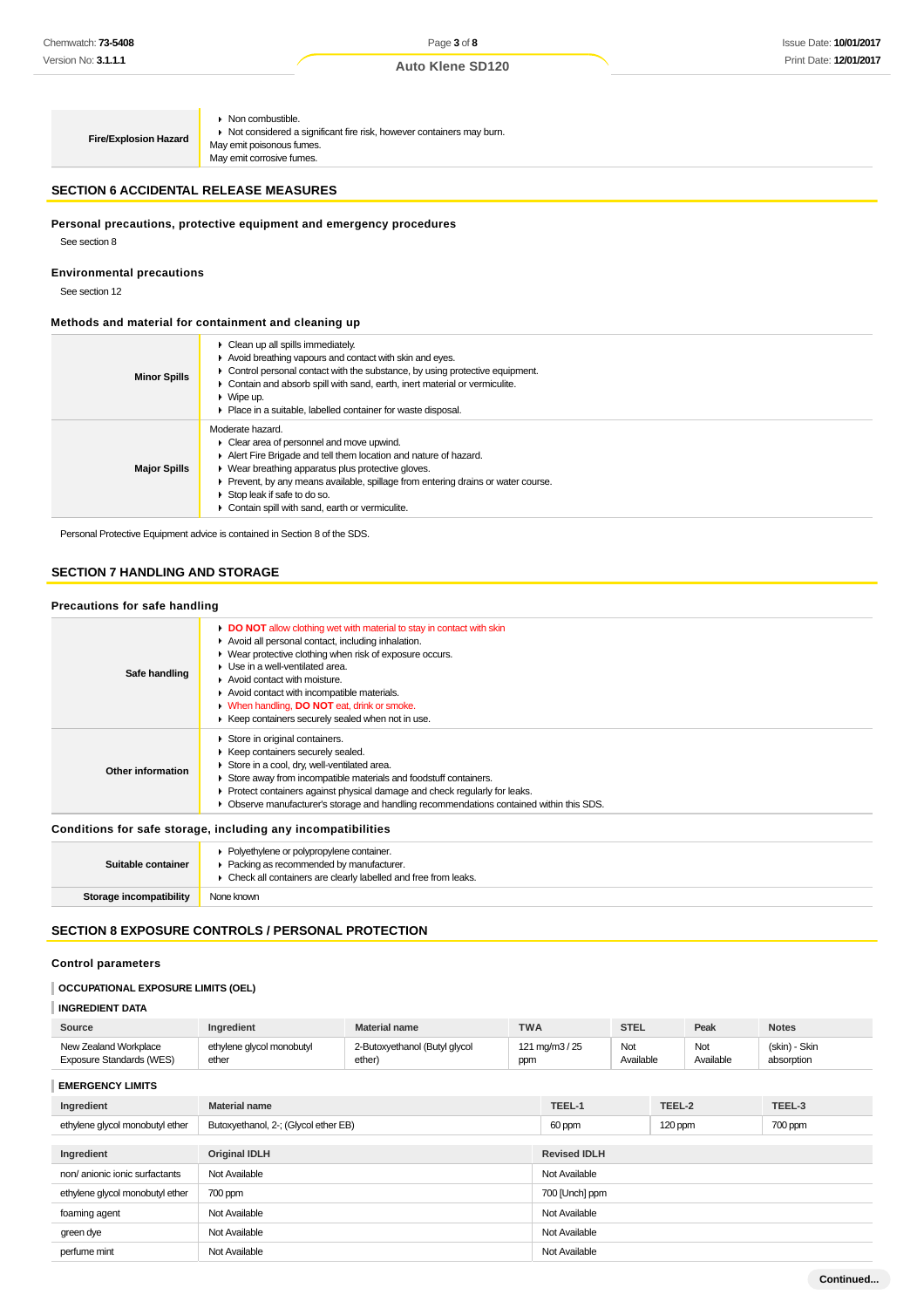Issue Date: **10/01/2017** Print Date: **12/01/2017**

| water                               | Not Available                                                                                                                                                                                                                                                                                                                                                                                                                                                                                                                                                                                                                                                                                                                                                                                                                                                                                                                                   | Not Available |  |
|-------------------------------------|-------------------------------------------------------------------------------------------------------------------------------------------------------------------------------------------------------------------------------------------------------------------------------------------------------------------------------------------------------------------------------------------------------------------------------------------------------------------------------------------------------------------------------------------------------------------------------------------------------------------------------------------------------------------------------------------------------------------------------------------------------------------------------------------------------------------------------------------------------------------------------------------------------------------------------------------------|---------------|--|
| <b>Exposure controls</b>            |                                                                                                                                                                                                                                                                                                                                                                                                                                                                                                                                                                                                                                                                                                                                                                                                                                                                                                                                                 |               |  |
| Appropriate engineering<br>controls | Engineering controls are used to remove a hazard or place a barrier between the worker and the hazard. Well-designed engineering controls can be highly<br>effective in protecting workers and will typically be independent of worker interactions to provide this high level of protection.<br>The basic types of engineering controls are:<br>Process controls which involve changing the way a job activity or process is done to reduce the risk.<br>Enclosure and/or isolation of emission source which keeps a selected hazard "physically" away from the worker and ventilation that strategically "adds" and<br>"removes" air in the work environment. Ventilation can remove or dilute an air contaminant if designed properly. The design of a ventilation system must match<br>the particular process and chemical or contaminant in use.<br>Employers may need to use multiple types of controls to prevent employee overexposure. |               |  |
| <b>Personal protection</b>          |                                                                                                                                                                                                                                                                                                                                                                                                                                                                                                                                                                                                                                                                                                                                                                                                                                                                                                                                                 |               |  |
| Eye and face protection             | Safety glasses with side shields.<br>Chemical goggles.<br>• Contact lenses may pose a special hazard; soft contact lenses may absorb and concentrate irritants. A written policy document, describing the wearing of<br>lenses or restrictions on use, should be created for each workplace or task. This should include a review of lens absorption and adsorption for the class of<br>chemicals in use and an account of injury experience. Medical and first-aid personnel should be trained in their removal and suitable equipment should be<br>readily available. In the event of chemical exposure, begin eye irrigation immediately and remove contact lens as soon as practicable.                                                                                                                                                                                                                                                     |               |  |
| <b>Skin protection</b>              | See Hand protection below                                                                                                                                                                                                                                                                                                                                                                                                                                                                                                                                                                                                                                                                                                                                                                                                                                                                                                                       |               |  |
| Hands/feet protection               | ▶ Wear chemical protective gloves, e.g. PVC.<br>• Wear safety footwear or safety gumboots, e.g. Rubber<br>The selection of suitable gloves does not only depend on the material, but also on further marks of quality which vary from manufacturer to manufacturer. Where<br>the chemical is a preparation of several substances, the resistance of the glove material can not be calculated in advance and has therefore to be checked prior<br>to the application.<br>The exact break through time for substances has to be obtained from the manufacturer of the protective gloves and has to be observed when making a final<br>choice                                                                                                                                                                                                                                                                                                      |               |  |

thoroughly. Application of a non-perfumed moisturizer is recommended.

**Thermal hazards** Not Available

**Body protection** See Other protection below

**C** Overalls ▶ P.V.C. apron. Barrier cream. Skin cleansing cream. Eye wash unit.

## **Recommended material(s)**

**GLOVE SELECTION INDEX**

Glove selection is based on a modified presentation of the:

 **"Forsberg Clothing Performance Index".**

**Other protection**

The effect(s) of the following substance(s) are taken into account in the **computergenerated** selection:

Auto Klene SD120

| <b>Material</b>   | CPI |
|-------------------|-----|
| <b>BUTYL</b>      | A   |
| <b>NEOPRENE</b>   | B   |
| NAT+NEOPR+NITRILE | C   |
| NATURAL RUBBER    | C   |
| <b>NITRILE</b>    | C   |
| PE/EVAL/PE        | C   |
| <b>PVA</b>        | C   |
| <b>PVC</b>        | C   |
| SARANEX-23        | C   |
| <b>VITON</b>      | C   |

\* CPI - Chemwatch Performance Index

A: Best Selection

B: Satisfactory; may degrade after 4 hours continuous immersion

C: Poor to Dangerous Choice for other than short term immersion

**NOTE**: As a series of factors will influence the actual performance of the glove, a final selection must be based on detailed observation. -

\* Where the glove is to be used on a short term, casual or infrequent basis, factors such as

"feel" or convenience (e.g. disposability), may dictate a choice of gloves which might otherwise be unsuitable following long-term or frequent use. A qualified practitioner should be consulted.

#### **SECTION 9 PHYSICAL AND CHEMICAL PROPERTIES**

#### **Information on basic physical and chemical properties**

| Appearance | Green liquid; mixes with water |
|------------|--------------------------------|
|------------|--------------------------------|

#### **Respiratory protection**

Personal hygiene is a key element of effective hand care. Gloves must only be worn on clean hands. After using gloves, hands should be washed and dried

Type A Filter of sufficient capacity. (AS/NZS 1716 & 1715, EN 143:2000 & 149:2001, ANSI Z88 or national equivalent)

Where the concentration of gas/particulates in the breathing zone, approaches or exceeds the "Exposure Standard" (or ES), respiratory protection is required. Degree of protection varies with both face-piece and Class of filter; the nature of protection varies with Type of filter.

**Required Minimum Protection Factor Half-Face Respirator Full-Face Respirator Powered Air Respirator** up to  $5 \times ES$   $A-AUS / Class 1$ A-PAPR-AUS / Class 1 up to  $25 \times ES$  Air-line\*  $AB-2$  A-PAPR-2 up to  $50 \times ES$   $\qquad \qquad$   $\qquad$   $\qquad$   $\qquad$   $\qquad$   $\qquad$   $\qquad$   $\qquad$   $\qquad$   $\qquad$   $\qquad$   $\qquad$   $\qquad$   $\qquad$   $\qquad$   $\qquad$   $\qquad$   $\qquad$   $\qquad$   $\qquad$   $\qquad$   $\qquad$   $\qquad$   $\qquad$   $\qquad$   $\qquad$   $\qquad$   $\qquad$   $\qquad$   $\qquad$   $\qquad$   $\qquad$   $\qquad$   $\qquad$   $50+x$  ES  $\qquad \qquad$  - Air-line\*\*

#### ^ - Full-face

A(All classes) = Organic vapours, B AUS or B1 = Acid gasses, B2 = Acid gas or hydrogen cyanide(HCN), B3 = Acid gas or hydrogen cyanide(HCN), E = Sulfur dioxide(SO2), G = Agricultural chemicals,  $K =$  Ammonia(NH3), Hg = Mercury, NO = Oxides of nitrogen, MB = Methyl bromide, AX = Low boiling point organic compounds(below 65 degC)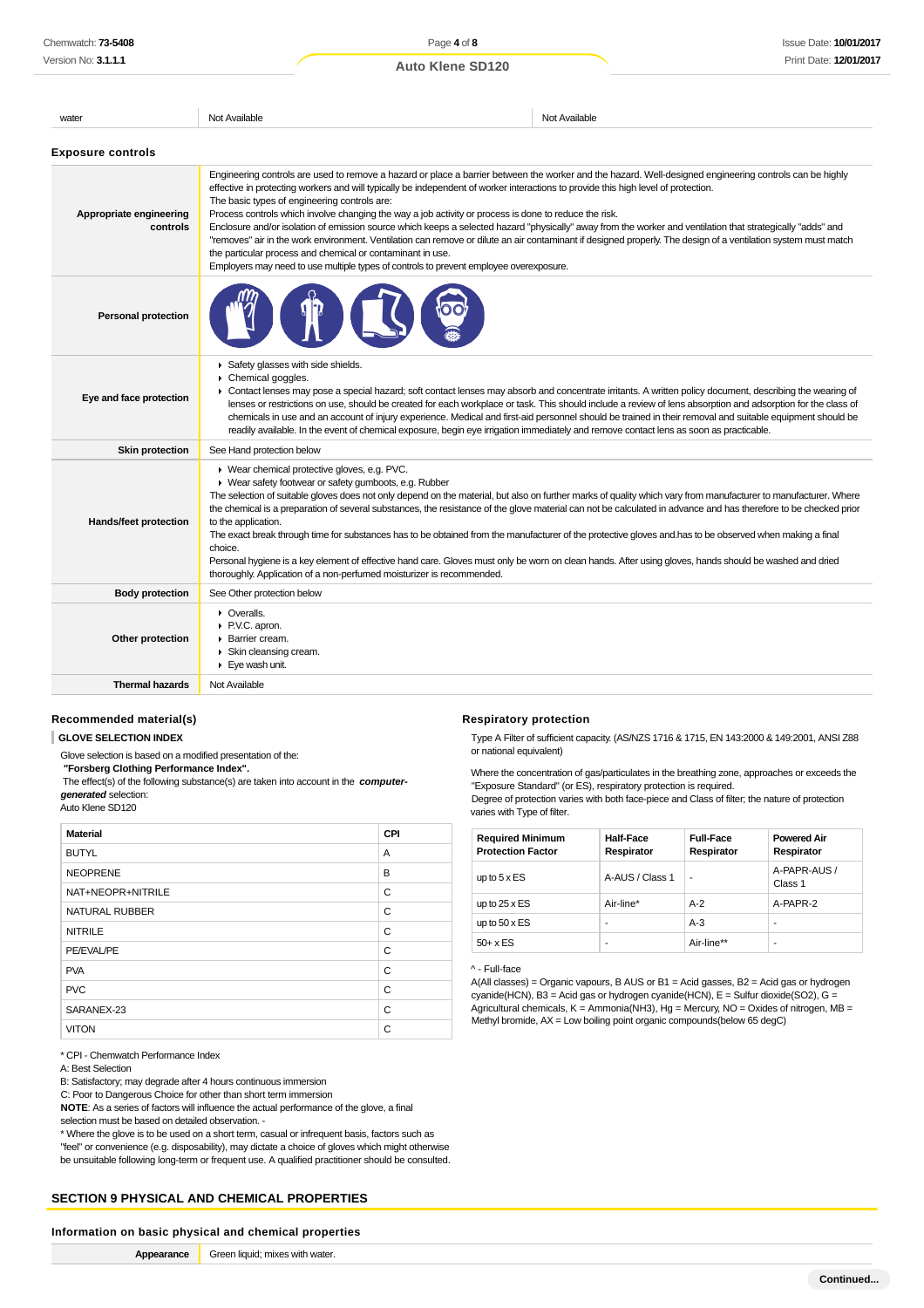| <b>Physical state</b>                           | Liquid        | Relative density (Water = 1)                      | 0.9            |
|-------------------------------------------------|---------------|---------------------------------------------------|----------------|
| Odour                                           | Not Available | <b>Partition coefficient</b><br>n-octanol / water | Not Available  |
| Odour threshold                                 | Not Available | Auto-ignition temperature<br>$(^{\circ}C)$        | Not Available  |
| pH (as supplied)                                | $7.5 - 8.5$   | Decomposition<br>temperature                      | Not Available  |
| Melting point / freezing<br>point (°C)          | Not Available | <b>Viscosity (cSt)</b>                            | Not Available  |
| Initial boiling point and<br>boiling range (°C) | Not Available | Molecular weight (g/mol)                          | Not Applicable |
| Flash point (°C)                                | Not Available | <b>Taste</b>                                      | Not Available  |
| <b>Evaporation rate</b>                         | Not Available | <b>Explosive properties</b>                       | Not Available  |
| Flammability                                    | Not Available | <b>Oxidising properties</b>                       | Not Available  |
| Upper Explosive Limit (%)                       | Not Available | Surface Tension (dyn/cm or<br>$mN/m$ )            | Not Available  |
| Lower Explosive Limit (%)                       | Not Available | <b>Volatile Component (%vol)</b>                  | Not Available  |
| Vapour pressure (kPa)                           | Not Available | Gas group                                         | Not Available  |
| Solubility in water (g/L)                       | Miscible      | pH as a solution (1%)                             | Not Available  |
| Vapour density $(Air = 1)$                      | Not Available | VOC g/L                                           | Not Available  |

## **SECTION 10 STABILITY AND REACTIVITY**

| Reactivity                                 | See section 7                                                                                                                      |
|--------------------------------------------|------------------------------------------------------------------------------------------------------------------------------------|
| <b>Chemical stability</b>                  | • Unstable in the presence of incompatible materials.<br>Product is considered stable.<br>Hazardous polymerisation will not occur. |
| Possibility of hazardous<br>reactions      | See section 7                                                                                                                      |
| <b>Conditions to avoid</b>                 | See section 7                                                                                                                      |
| Incompatible materials                     | See section 7                                                                                                                      |
| <b>Hazardous decomposition</b><br>products | See section 5                                                                                                                      |

# **SECTION 11 TOXICOLOGICAL INFORMATION**

## **Information on toxicological effects**

| Inhaled                   | The material is not thought to produce either adverse health effects or irritation of the respiratory tract following inhalation (as classified by EC Directives<br>using animal models). Nevertheless, adverse systemic effects have been produced following exposure of animals by at least one other route and good hygiene<br>practice requires that exposure be kept to a minimum and that suitable control measures be used in an occupational setting.                        |                                   |  |
|---------------------------|--------------------------------------------------------------------------------------------------------------------------------------------------------------------------------------------------------------------------------------------------------------------------------------------------------------------------------------------------------------------------------------------------------------------------------------------------------------------------------------|-----------------------------------|--|
| Ingestion                 | Accidental ingestion of the material may be damaging to the health of the individual.                                                                                                                                                                                                                                                                                                                                                                                                |                                   |  |
| <b>Skin Contact</b>       | This material can cause inflammation of the skin on contact in some persons.<br>The material may accentuate any pre-existing dermatitis condition<br>Open cuts, abraded or irritated skin should not be exposed to this material<br>Entry into the blood-stream, through, for example, cuts, abrasions or lesions, may produce systemic injury with harmful effects. Examine the skin prior to the use<br>of the material and ensure that any external damage is suitably protected. |                                   |  |
| Eye                       | This material can cause eye irritation and damage in some persons.                                                                                                                                                                                                                                                                                                                                                                                                                   |                                   |  |
| Chronic                   | Long-term exposure to the product is not thought to produce chronic effects adverse to the health (as classified by EC Directives using animal models);<br>nevertheless exposure by all routes should be minimised as a matter of course.                                                                                                                                                                                                                                            |                                   |  |
|                           |                                                                                                                                                                                                                                                                                                                                                                                                                                                                                      |                                   |  |
| Auto Klene SD120          | <b>TOXICITY</b>                                                                                                                                                                                                                                                                                                                                                                                                                                                                      | <b>IRRITATION</b>                 |  |
|                           | Not Available                                                                                                                                                                                                                                                                                                                                                                                                                                                                        | Not Available                     |  |
|                           | <b>TOXICITY</b>                                                                                                                                                                                                                                                                                                                                                                                                                                                                      | <b>IRRITATION</b>                 |  |
| ethylene glycol monobutyl | dermal (rat) LD50: >2000 mg/kg <sup>[1]</sup>                                                                                                                                                                                                                                                                                                                                                                                                                                        | Eye (rabbit): 100 mg SEVERE       |  |
| ether                     | Inhalation (rat) LC50: 450 ppm/4hr <sup>[2]</sup>                                                                                                                                                                                                                                                                                                                                                                                                                                    | Eye (rabbit): 100 mg/24h-moderate |  |
|                           | Oral (rat) LD50: 250 mg/kg <sup>[2]</sup>                                                                                                                                                                                                                                                                                                                                                                                                                                            | Skin (rabbit): 500 mg, open; mild |  |
|                           | <b>TOXICITY</b>                                                                                                                                                                                                                                                                                                                                                                                                                                                                      | <b>IRRITATION</b>                 |  |
| water                     | Oral (rat) LD50: >90000 mg/kg <sup>[2]</sup>                                                                                                                                                                                                                                                                                                                                                                                                                                         | Not Available                     |  |
|                           |                                                                                                                                                                                                                                                                                                                                                                                                                                                                                      |                                   |  |
| Legend:                   | 1. Value obtained from Europe ECHA Registered Substances - Acute toxicity 2.* Value obtained from manufacturer's SDS. Unless otherwise specified data<br>extracted from RTECS - Register of Toxic Effect of chemical Substances                                                                                                                                                                                                                                                      |                                   |  |
|                           |                                                                                                                                                                                                                                                                                                                                                                                                                                                                                      |                                   |  |
|                           |                                                                                                                                                                                                                                                                                                                                                                                                                                                                                      |                                   |  |

**ETHYLENE GLYCOL MONOBUTYL ETHER**

The material may produce severe irritation to the eye causing pronounced inflammation. Repeated or prolonged exposure to irritants may produce conjunctivitis.

The material may cause skin irritation after prolonged or repeated exposure and may produce on contact skin redness, swelling, the production of vesicles,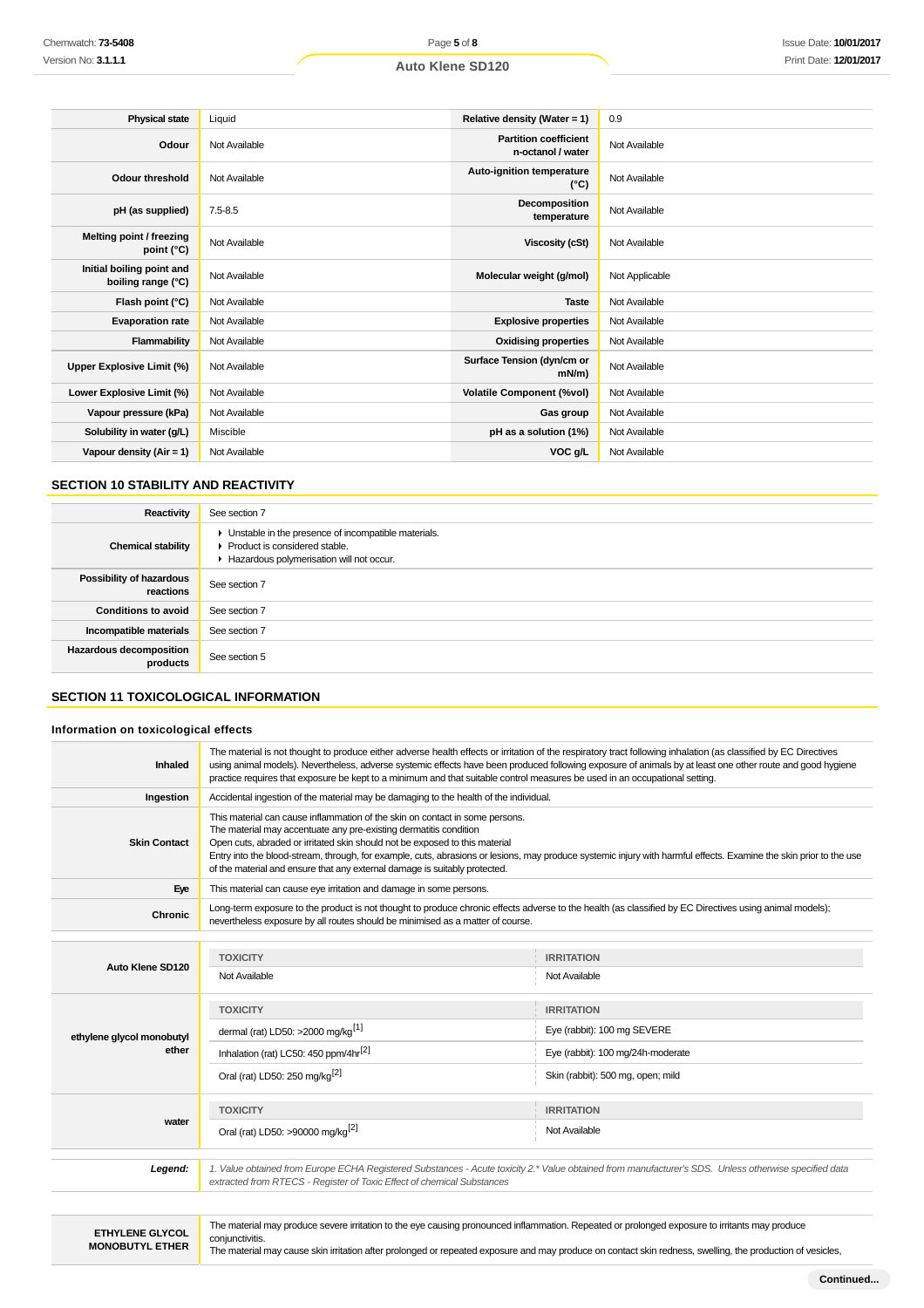|                                                                                                                                                                                                                                         | scaling and thickening of the skin.<br>For ethylene glycol monoalkyl ethers and their acetates (EGMAEs):<br>Typical members of this category are ethylene glycol propylene ether (EGPE), ethylene glycol butyl ether (EGBE) and ethylene glycol hexyl ether (EGHE) and<br>their acetates.<br>EGMAEs are substrates for alcohol dehydrogenase isozyme ADH-3, which catalyzes the conversion of their terminal alcohols to aldehydes (which are<br>transient metabolites). Further, rapid conversion of the aldehydes by aldehyde dehydrogenase produces alkoxyacetic acids, which are the predominant urinary<br>metabolites of mono substituted glycol ethers.<br>Acute Toxicity: Oral LD50 values in rats for all category members range from 739 (EGHE) to 3089 mg/kg bw (EGPE), with values increasing with decreasing<br>molecular weight. Four to six hour acute inhalation toxicity studies were conducted for these chemicals in rats at the highest vapour concentrations practically<br>achievable. Values range from LC0 > 85 ppm (508 mg/m3) for EGHE, LC50 > 400ppm (2620 mg/m3) for EGBEA to LC50 > 2132 ppm (9061 mg/m3) for<br>EGPE. No lethality was observed for any of these materials under these conditions.<br>Exposure of pregnant rats to ethylene glycol monobutyl ether (2-butoxyethanol) at 100 ppm or rabbits at 200 ppm during organogenesis resulted in maternal<br>toxicity and embryotoxicity including a decreased number of viable implantations per litter. Slight foetoxicity in the form of poorly ossified or unossified skeletal<br>elements was also apparent in rats. Teratogenic effects were not observed in other species.<br>At least one researcher has stated that the reproductive effects were less than that of other monoalkyl ethers of ethylene glycol.<br>Chronic exposure may cause anaemia, macrocytosis, abnormally large red cells and abnormal red cell fragility.<br>Exposure of male and female rats and mice for 14 weeks to 2 years produced a regenerative haemolytic anaemia and subsequent effects on the haemopoietic<br>system in rats and mice. In addition, 2-butoxyethanol exposures caused increases in the incidence of neoplasms and nonneoplastic lesions (1).<br>For ethylene glycol:<br>Ethylene glycol is quickly and extensively absorbed through the gastrointestinal tract. Limited information suggests that it is also absorbed through the<br>respiratory tract; dermal absorption is apparently slow. Following absorption, ethylene glycol is distributed throughout the body according to total body water. In<br>most mammalian species, including humans, ethylene glycol is initially metabolised by alcohol.<br>dehydrogenase to form glycolaldehyde, which is rapidly converted to glycolic acid and glyoxal by aldehyde oxidase and aldehyde dehydrogenase. These<br>metabolites are oxidised to glyoxylate; glyoxylate may be further metabolised to formic acid, oxalic acid, and glycine. Breakdown of both glycine and formic acid<br>can generate CO2, which is one of the major elimination products of ethylene glycol. |                                 |                |
|-----------------------------------------------------------------------------------------------------------------------------------------------------------------------------------------------------------------------------------------|----------------------------------------------------------------------------------------------------------------------------------------------------------------------------------------------------------------------------------------------------------------------------------------------------------------------------------------------------------------------------------------------------------------------------------------------------------------------------------------------------------------------------------------------------------------------------------------------------------------------------------------------------------------------------------------------------------------------------------------------------------------------------------------------------------------------------------------------------------------------------------------------------------------------------------------------------------------------------------------------------------------------------------------------------------------------------------------------------------------------------------------------------------------------------------------------------------------------------------------------------------------------------------------------------------------------------------------------------------------------------------------------------------------------------------------------------------------------------------------------------------------------------------------------------------------------------------------------------------------------------------------------------------------------------------------------------------------------------------------------------------------------------------------------------------------------------------------------------------------------------------------------------------------------------------------------------------------------------------------------------------------------------------------------------------------------------------------------------------------------------------------------------------------------------------------------------------------------------------------------------------------------------------------------------------------------------------------------------------------------------------------------------------------------------------------------------------------------------------------------------------------------------------------------------------------------------------------------------------------------------------------------------------------------------------------------------------------------------------------------------------------------------------------------------------------------------------------------------------------------------------------------------------------------------------------------------------------------------------------------------------------------------------------------------------------------------------------------------------------------------|---------------------------------|----------------|
| <b>WATER</b>                                                                                                                                                                                                                            | No significant acute toxicological data identified in literature search.                                                                                                                                                                                                                                                                                                                                                                                                                                                                                                                                                                                                                                                                                                                                                                                                                                                                                                                                                                                                                                                                                                                                                                                                                                                                                                                                                                                                                                                                                                                                                                                                                                                                                                                                                                                                                                                                                                                                                                                                                                                                                                                                                                                                                                                                                                                                                                                                                                                                                                                                                                                                                                                                                                                                                                                                                                                                                                                                                                                                                                                   |                                 |                |
| <b>Acute Toxicity</b>                                                                                                                                                                                                                   | ✔                                                                                                                                                                                                                                                                                                                                                                                                                                                                                                                                                                                                                                                                                                                                                                                                                                                                                                                                                                                                                                                                                                                                                                                                                                                                                                                                                                                                                                                                                                                                                                                                                                                                                                                                                                                                                                                                                                                                                                                                                                                                                                                                                                                                                                                                                                                                                                                                                                                                                                                                                                                                                                                                                                                                                                                                                                                                                                                                                                                                                                                                                                                          | Carcinogenicity                 | ◎              |
| <b>Skin Irritation/Corrosion</b>                                                                                                                                                                                                        | $\circledcirc$                                                                                                                                                                                                                                                                                                                                                                                                                                                                                                                                                                                                                                                                                                                                                                                                                                                                                                                                                                                                                                                                                                                                                                                                                                                                                                                                                                                                                                                                                                                                                                                                                                                                                                                                                                                                                                                                                                                                                                                                                                                                                                                                                                                                                                                                                                                                                                                                                                                                                                                                                                                                                                                                                                                                                                                                                                                                                                                                                                                                                                                                                                             | Reproductivity                  | ◎              |
| <b>Serious Eye</b><br>Damage/Irritation                                                                                                                                                                                                 | $\circledcirc$                                                                                                                                                                                                                                                                                                                                                                                                                                                                                                                                                                                                                                                                                                                                                                                                                                                                                                                                                                                                                                                                                                                                                                                                                                                                                                                                                                                                                                                                                                                                                                                                                                                                                                                                                                                                                                                                                                                                                                                                                                                                                                                                                                                                                                                                                                                                                                                                                                                                                                                                                                                                                                                                                                                                                                                                                                                                                                                                                                                                                                                                                                             | <b>STOT - Single Exposure</b>   | $\circledcirc$ |
| <b>Respiratory or Skin</b><br>sensitisation                                                                                                                                                                                             | $\circledcirc$                                                                                                                                                                                                                                                                                                                                                                                                                                                                                                                                                                                                                                                                                                                                                                                                                                                                                                                                                                                                                                                                                                                                                                                                                                                                                                                                                                                                                                                                                                                                                                                                                                                                                                                                                                                                                                                                                                                                                                                                                                                                                                                                                                                                                                                                                                                                                                                                                                                                                                                                                                                                                                                                                                                                                                                                                                                                                                                                                                                                                                                                                                             | <b>STOT - Repeated Exposure</b> | $\circledcirc$ |
| <b>Mutagenicity</b>                                                                                                                                                                                                                     | ര                                                                                                                                                                                                                                                                                                                                                                                                                                                                                                                                                                                                                                                                                                                                                                                                                                                                                                                                                                                                                                                                                                                                                                                                                                                                                                                                                                                                                                                                                                                                                                                                                                                                                                                                                                                                                                                                                                                                                                                                                                                                                                                                                                                                                                                                                                                                                                                                                                                                                                                                                                                                                                                                                                                                                                                                                                                                                                                                                                                                                                                                                                                          | <b>Aspiration Hazard</b>        | $\circ$        |
| $\blacktriangleright$ - Data available but does not fill the criteria for classification<br>Legend:<br>$\blacktriangleright$ - Data required to make classification available<br>$\bigcirc$ - Data Not Available to make classification |                                                                                                                                                                                                                                                                                                                                                                                                                                                                                                                                                                                                                                                                                                                                                                                                                                                                                                                                                                                                                                                                                                                                                                                                                                                                                                                                                                                                                                                                                                                                                                                                                                                                                                                                                                                                                                                                                                                                                                                                                                                                                                                                                                                                                                                                                                                                                                                                                                                                                                                                                                                                                                                                                                                                                                                                                                                                                                                                                                                                                                                                                                                            |                                 |                |

# **SECTION 12 ECOLOGICAL INFORMATION**

**Toxicity**

| Ingredient                         | Endpoint                                                                                                                                                                                                                                                                                                                                                                                 | <b>Test Duration (hr)</b> | <b>Species</b>                | Value        | Source         |
|------------------------------------|------------------------------------------------------------------------------------------------------------------------------------------------------------------------------------------------------------------------------------------------------------------------------------------------------------------------------------------------------------------------------------------|---------------------------|-------------------------------|--------------|----------------|
| ethylene glycol monobutyl<br>ether | <b>LC50</b>                                                                                                                                                                                                                                                                                                                                                                              | 96                        | Fish                          | 222.042mg/L  | 3              |
| ethylene glycol monobutyl<br>ether | <b>EC50</b>                                                                                                                                                                                                                                                                                                                                                                              | 48                        | Crustacea                     | >1000mg/L    | $\overline{4}$ |
| ethylene glycol monobutyl<br>ether | <b>EC50</b>                                                                                                                                                                                                                                                                                                                                                                              | 96                        | Algae or other aquatic plants | 1081.644mg/L | 3              |
| ethylene glycol monobutyl<br>ether | <b>EC50</b>                                                                                                                                                                                                                                                                                                                                                                              | 384                       | Crustacea                     | 51.539mg/L   | 3              |
| ethylene glycol monobutyl<br>ether | <b>NOEC</b>                                                                                                                                                                                                                                                                                                                                                                              | 96                        | Crustacea                     | 1000mg/L     | 4              |
| Legend:                            | Extracted from 1. IUCLID Toxicity Data 2. Europe ECHA Registered Substances - Ecotoxicological Information - Aguatic Toxicity 3. EPIWIN Suite V3.12 -<br>Aquatic Toxicity Data (Estimated) 4. US EPA, Ecotox database - Aquatic Toxicity Data 5. ECETOC Aquatic Hazard Assessment Data 6. NITE (Japan) -<br>Bioconcentration Data 7. METI (Japan) - Bioconcentration Data 8. Vendor Data |                           |                               |              |                |

# **DO NOT** discharge into sewer or waterways.

# **Persistence and degradability**

| Ingredient                      | Persistence: Water/Soil   | Persistence: Air              |
|---------------------------------|---------------------------|-------------------------------|
| ethylene glycol monobutyl ether | LOW (Half-life = 56 days) | LOW (Half-life $= 1.37$ days) |
| water                           | LOW                       | LOW                           |

# **Bioaccumulative potential**

| Ingredient                      | <b>Bioaccumulation</b>  |
|---------------------------------|-------------------------|
| ethylene glycol monobutyl ether | LOW (BCF = $2.51$ )     |
| water                           | LOW (LogKOW = $-1.38$ ) |

# **Mobility in soil**

| Ingredient                                       | <b>Mobility</b>      |
|--------------------------------------------------|----------------------|
| ethylene glycol monobutyl ether   HIGH (KOC = 1) |                      |
| water                                            | LOW ( $KOC = 14.3$ ) |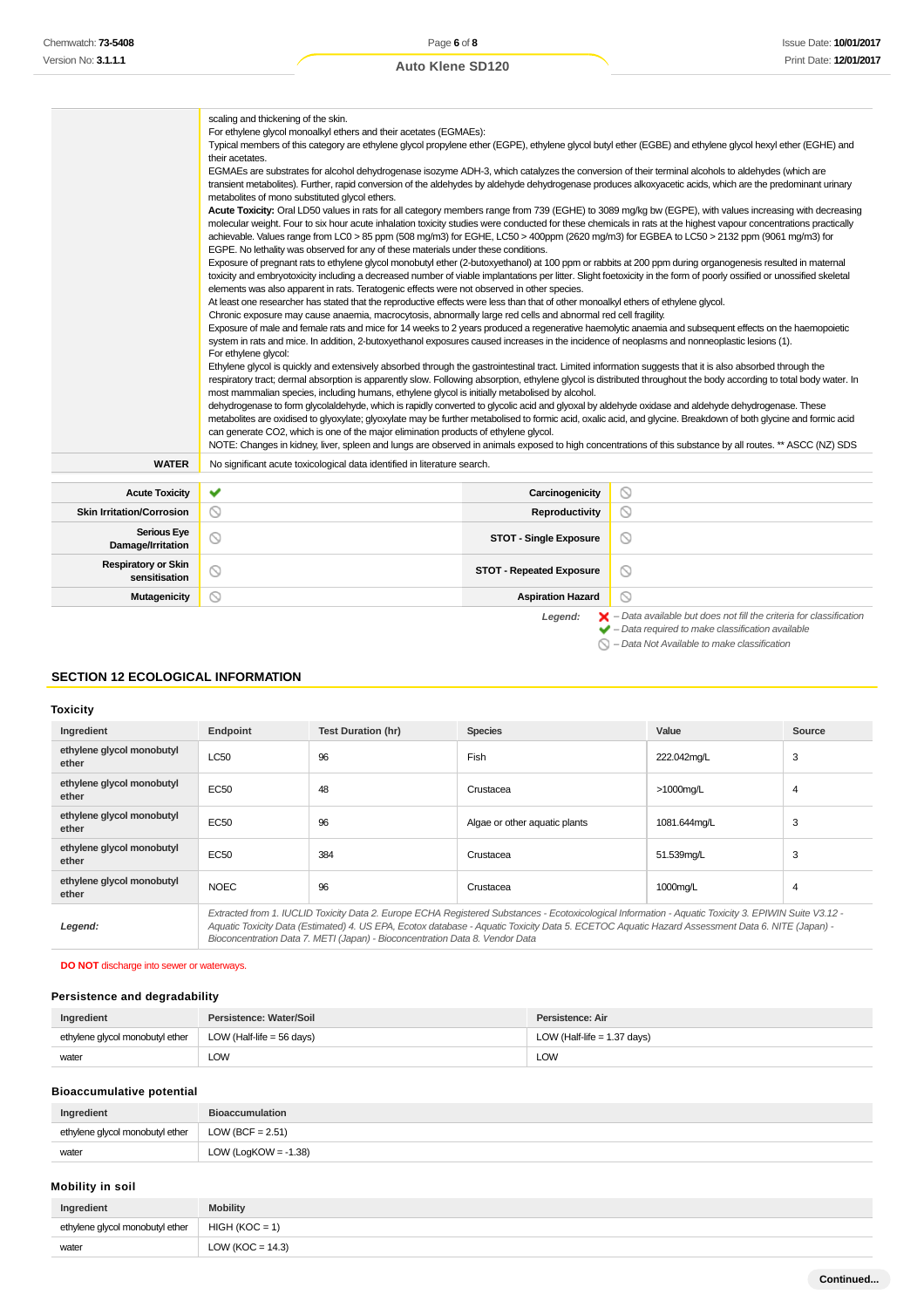## **SECTION 13 DISPOSAL CONSIDERATIONS**

| Waste treatment methods                |                                                                                                                                                                                                                                                                                                                                                                                                                                                                                                                                                                                                                                                                                                                                                                                                                                                                                                   |
|----------------------------------------|---------------------------------------------------------------------------------------------------------------------------------------------------------------------------------------------------------------------------------------------------------------------------------------------------------------------------------------------------------------------------------------------------------------------------------------------------------------------------------------------------------------------------------------------------------------------------------------------------------------------------------------------------------------------------------------------------------------------------------------------------------------------------------------------------------------------------------------------------------------------------------------------------|
| <b>Product / Packaging</b><br>disposal | DO NOT allow wash water from cleaning or process equipment to enter drains.<br>It may be necessary to collect all wash water for treatment before disposal.<br>In all cases disposal to sewer may be subject to local laws and requlations and these should be considered first.<br>• Where in doubt contact the responsible authority.<br>▶ Recycle wherever possible.<br>• Consult manufacturer for recycling options or consult local or regional waste management authority for disposal if no suitable treatment or disposal facility<br>can be identified.<br>▶ Dispose of by: burial in a land-fill specifically licenced to accept chemical and / or pharmaceutical wastes or incineration in a licenced apparatus (after<br>admixture with suitable combustible material).<br>• Decontaminate empty containers. Observe all label safeguards until containers are cleaned and destroyed. |

Ensure that the disposal of material is carried out in accordance with Hazardous Substances (Disposal) Regulations 2001.

#### **SECTION 14 TRANSPORT INFORMATION**

#### **Labels Required**

**Marine Pollutant** NO **HAZCHEM** Not Applicable

**Land transport (UN): NOT REGULATED FOR TRANSPORT OF DANGEROUS GOODS**

**Air transport (ICAO-IATA / DGR): NOT REGULATED FOR TRANSPORT OF DANGEROUS GOODS**

#### **Sea transport (IMDG-Code / GGVSee): NOT REGULATED FOR TRANSPORT OF DANGEROUS GOODS**

#### **Transport in bulk according to Annex II of MARPOL and the IBC code**

Not Applicable

#### **SECTION 15 REGULATORY INFORMATION**

#### **Safety, health and environmental regulations / legislation specific for the substance or mixture**

This substance can be managed under the controls specified in the Transfer Notice or alternatively it may be managed using the conditions specified in an applicable Group Standard.

| <b>HSR Number</b>                                                                                | <b>Group Standard</b>                                                                |                                                |
|--------------------------------------------------------------------------------------------------|--------------------------------------------------------------------------------------|------------------------------------------------|
| HSR006398                                                                                        | Not Available                                                                        |                                                |
|                                                                                                  | ETHYLENE GLYCOL MONOBUTYL ETHER(111-76-2) IS FOUND ON THE FOLLOWING REGULATORY LISTS |                                                |
| International Agency for Research on Cancer (IARC) - Agents Classified by the IARC<br>Monographs |                                                                                      | New Zealand Inventory of Chemicals (NZIoC)     |
|                                                                                                  |                                                                                      | New Zealand Workplace Exposure Standards (WES) |
| New Zealand Hazardous Substances and New Organisms (HSNO) Act - Classification of<br>Chemicals   |                                                                                      |                                                |
| WATER(7732-18-5) IS FOUND ON THE FOLLOWING REGULATORY LISTS                                      |                                                                                      |                                                |

New Zealand Inventory of Chemicals (NZIoC)

#### **Location Test Certificate**

Subject to Regulation 55 of the Hazardous Substances (Classes 1 to 5 Controls) Regulations, a location test certificate is required when quantity greater than or equal to those indicated below are present.

| <b>Hazard Class</b> | Quantity beyond which controls apply for closed containers | Quantity beyond which controls apply when use occurring in open containers |
|---------------------|------------------------------------------------------------|----------------------------------------------------------------------------|
| Not Applicable      | Not Applicable                                             | Not Applicable                                                             |

#### **Approved Handler**

Subject to Regulation 56 of the Hazardous Substances (Classes 1 to 5 Controls) Regulations and Regulation 9 of the Hazardous Substances (Classes 6, 8, and 9 Controls) Regulations, the substance must be under the personal control of an Approved Handler when present in a quantity greater than or equal to those indicated below.

| Close<br>жансе | antities                 |
|----------------|--------------------------|
| Not Applicable | Applicable<br>.<br>w<br> |

Refer Group Standards for further information

#### **Tracking Requirements**

Not Applicable

| <b>National Inventory</b> | <b>Status</b>                              |
|---------------------------|--------------------------------------------|
| Australia - AICS          |                                            |
| Canada - DSL              |                                            |
| Canada - NDSL             | N (water; ethylene glycol monobutyl ether) |
| China - IECSC             |                                            |